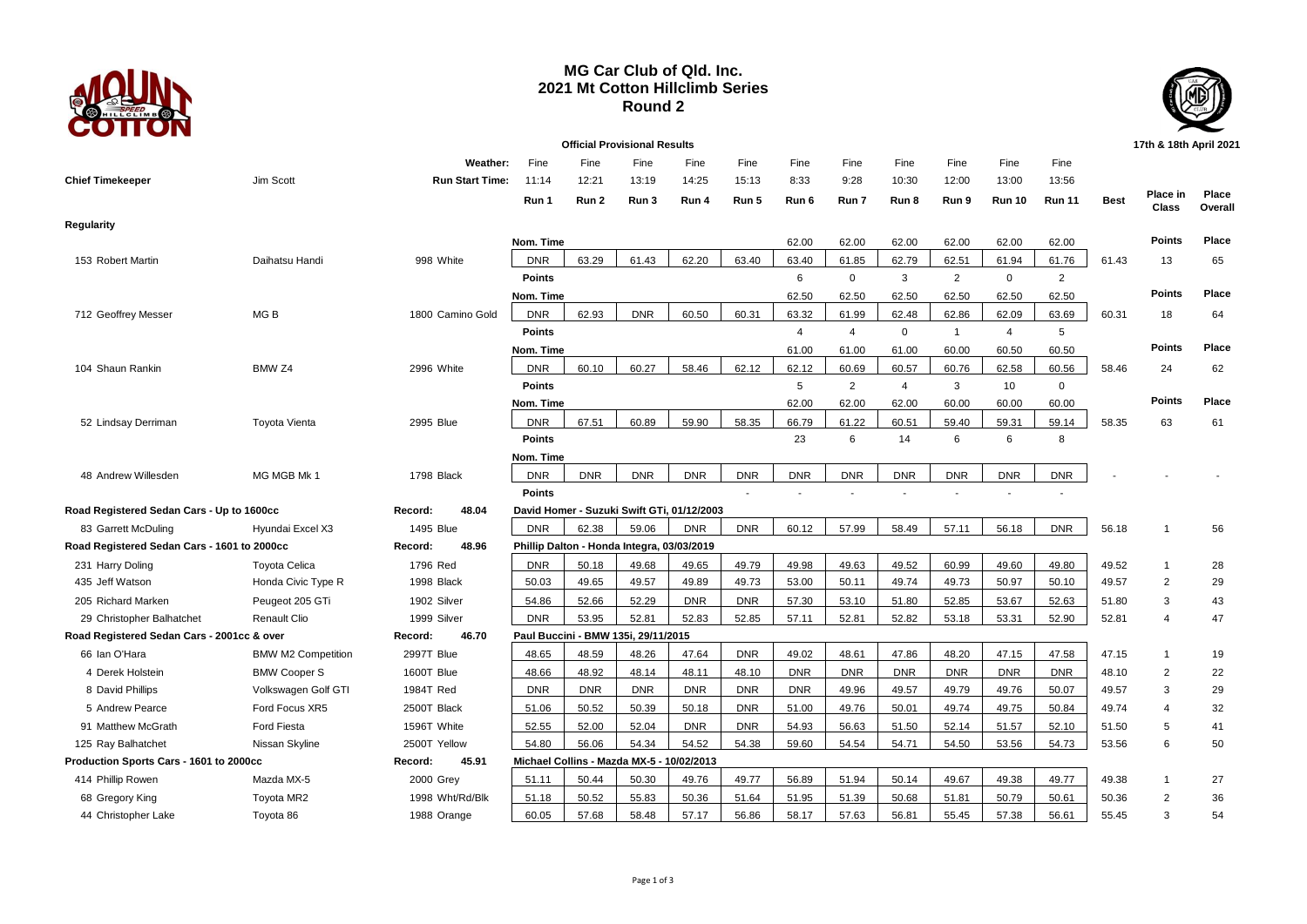|                                                |                     |                    | Run 1                                         | Run 2                                          | Run 3      | Run 4      | Run 5      | Run 6      | Run 7      | Run 8      | Run 9      | <b>Run 10</b> | <b>Run 11</b> | <b>Best</b> | Place in<br>Class       | Place<br>Overall |
|------------------------------------------------|---------------------|--------------------|-----------------------------------------------|------------------------------------------------|------------|------------|------------|------------|------------|------------|------------|---------------|---------------|-------------|-------------------------|------------------|
| Production Sports Cars - 2001cc & over         |                     | 43.87<br>Record:   |                                               | Mark Crespan - Ford Cobra RMC, 19/04/2015      |            |            |            |            |            |            |            |               |               |             |                         |                  |
| 43 Michael Larymore                            | Toyoya MR2          | 2000T White        | 45.96                                         | 44.99                                          | 44.49      | 44.02      | 48.78      | <b>DNR</b> | <b>DNF</b> | 45.69      | 44.73      | 56.12         | <b>DNR</b>    | 44.02       | $\mathbf{1}$            | 8                |
| 175 Jay Matsen                                 | Datsun 240Z         | 2950 Blue          | <b>DNR</b>                                    | <b>DNR</b>                                     | 51.63      | 49.86      | 49.08      | <b>DNR</b> |            | 49.59      | 49.62      | 49.02         | 49.72         | 49.02       | $\overline{2}$          | 26               |
| 211 Glen Amos                                  | Lotus 2 Eleven      | 1796T Black        | <b>DNR</b>                                    | <b>DNR</b>                                     | 53.61      | 52.29      | 51.34      | <b>DNR</b> | 54.45      | 52.84      | 52.78      | 51.79         | 51.47         | 51.34       | 3                       | 39               |
| 914 Denis Cotton                               | Porsche 914         | 2400 Light Ivory   | 57.72                                         | 58.95                                          | 56.60      | 56.00      | 57.30      | 61.72      | 59.93      | 57.00      | <b>DNR</b> | <b>DNR</b>    | <b>DNR</b>    | 56.00       | 4                       | 55               |
| Group K                                        |                     | 52.30<br>Record:   |                                               | Pete Trapnell - Ford V8 Special, 07/07/2012    |            |            |            |            |            |            |            |               |               |             |                         |                  |
| 23 Barry Smith                                 | Ford V8 Special     | 3916 Silver        | 61.44                                         | 57.70                                          | 57.82      | 57.85      | 57.25      | 72.77      | 63.05      | 59.07      | 59.73      | 58.65         | 77.52         | 57.25       | $\mathbf{1}$            | 59               |
| Group Q - Sports                               |                     | 46.41<br>Record:   |                                               | Geoff Cohen - Bulant Clubman Mk 7L, 08/09/2019 |            |            |            |            |            |            |            |               |               |             |                         |                  |
| 15 David Owen                                  | <b>Bulant Mk7</b>   | 1296 Yellow        | 59.92                                         | 53.91                                          | 52.69      | 53.10      | 51.01      | 54.22      | 50.82      | 50.83      | 50.34      | 50.02         | 49.69         | 49.69       | $\mathbf{1}$            | 31               |
| Group R - Racing                               |                     | Record:<br>42.06   |                                               | Greg Tebble - Van Diemen FF2000, 24/03/2019    |            |            |            |            |            |            |            |               |               |             |                         |                  |
| 427 Greg Tebble                                | Van Diemen FF2000   | 1995 Yellow        | 43.78                                         | 42.77                                          | 42.54      | 42.62      | 43.15      | 46.63      | 42.81      | 42.94      | 43.65      | 43.42         | 43.06         | 42.54       | $\mathbf{1}$            | 6                |
| Improved Production - Up to 1600cc             |                     | 47.22<br>Record:   |                                               | Scott Dean - Toyota Yaris, 25/11/2012          |            |            |            |            |            |            |            |               |               |             |                         |                  |
| 14 David Smith                                 | Honda Civic         | 1595 Silver        | 49.82                                         | 50.75                                          | 49.90      | 50.96      | 50.01      | 52.64      | 51.06      | 50.84      | 50.56      | <b>DNR</b>    | <b>DNR</b>    | 49.82       | $\mathbf{1}$            | 34               |
| Improved Production - 1601 to 2000cc           |                     | Record:<br>45.23   |                                               | Danny Mischok - Ford Escort, 30/11/2014        |            |            |            |            |            |            |            |               |               |             |                         |                  |
| 70 David Sidery                                | Volkswagen Beetle   | <b>1999 Blue</b>   | 51.17                                         | <b>DNR</b>                                     | <b>DNR</b> | <b>DNR</b> | <b>DNR</b> | <b>DNR</b> | <b>DNR</b> | <b>DNR</b> | 51.51      | 50.10         | 49.77         | 49.77       | $\mathbf{1}$            | 33               |
| 222 Greg Cameron                               | Hyundai Excel       | 2000 Silver        | <b>DNR</b>                                    | <b>DNR</b>                                     | <b>DNR</b> | <b>DNR</b> | <b>DNR</b> | 56.83      | 53.62      | 52.71      | 52.51      | 52.30         | 51.81         | 51.81       | 2                       | 44               |
| 341 Steffi Stehr                               | Holden Barina       | 1800 Red           | 55.17                                         | 52.98                                          | <b>DNR</b> | <b>DNR</b> | 53.71      | 53.49      | 53.52      | 52.69      | 52.12      | <b>DNR</b>    | <b>DNR</b>    | 52.12       | 3                       | 45               |
| 344 Jodie Bailey                               | Holden Barina       | 1800 Red           | 57.80                                         | 54.96                                          | 56.08      | 53.99      | 54.92      | <b>DNF</b> | 55.28      | 54.60      | 54.67      | 54.23         | 53.80         | 53.80       | $\overline{\mathbf{A}}$ | 51               |
| 221 Mark Daniels                               | Hyundai Excel       | 2000 Silver        | <b>DNR</b>                                    | <b>DNR</b>                                     | <b>DNR</b> | <b>DNR</b> | <b>DNR</b> | <b>DNR</b> | 61.09      | 56.39      | 54.54      | 54.77         | <b>DNR</b>    | 54.54       | 5                       | 53               |
| Improved Production - 2001cc & over            |                     | 45.61<br>Record:   |                                               | Ken Graham - Datsun 1600SSS,                   |            | 18/03/2017 |            |            |            |            |            |               |               |             |                         |                  |
| 35 Kenneth Graham                              | Datsun 1600 SSS     | 2400 Yellow        | 46.79                                         | 46.54                                          | 46.77      | 45.92      | <b>DNR</b> | 51.71      | 47.88      | 52.61      | 46.78      | 47.69         | 47.13         | 45.92       | $\mathbf{1}$            | 14               |
| 135 Pauline Graham                             | Datsun 1600 SSS     | 2400 Yellow        | 49.14                                         | 47.97                                          | 46.73      | <b>DNR</b> | <b>DNR</b> | 49.48      | 49.05      | 50.55      | 46.96      | 48.16         | 46.80         | 46.73       | $\overline{c}$          | 16               |
| 25 Bradley Stratton                            | Ford RS Focus       | 2521T Green        | <b>DNF</b>                                    | <b>DNR</b>                                     | <b>DNR</b> | <b>DNR</b> | <b>DNR</b> | 58.11      | 52.84      | 50.85      | 51.56      | <b>DNF</b>    | <b>DNR</b>    | 50.85       | 3                       | 38               |
| <b>Circuit Excel</b>                           |                     | 51.00<br>Record:   |                                               | Mark Pryor - Hyundai Excel X3, 21/07/2019      |            |            |            |            |            |            |            |               |               |             |                         |                  |
| 11 Bradley Smith                               | Hyundai Excel X3    | 1495 Blue          | <b>DNF</b>                                    | 52.12                                          | 51.88      | 52.20      | 51.76      | 53.87      | 52.52      | 51.97      | 52.00      | 52.13         | 52.06         | 51.76       | $\mathbf{1}$            | 42               |
| 92 Ross McAndrew                               | Hyundai Excel X3    | 1495 White/Red     | <b>DNR</b>                                    | 58.64                                          | 57.89      | 57.11      | 58.31      | 61.74      | 56.83      | 56.55      | 56.89      | <b>DNR</b>    | <b>DNR</b>    | 56.55       | 2                       | 58               |
| 72 Adrian McCartney                            | Hyundai Excel X3    | 1498 Orange/Purple | <b>DNF</b>                                    | 59.00                                          | 58.69      | 58.24      | 57.68      | <b>DNR</b> | <b>DNR</b> | 57.80      | 57.87      | 57.72         | 57.75         | 57.68       | 3                       | 60               |
| Modified Production Sedan Cars - Up to 2000cc  |                     | 47.12<br>Record:   | Shane Merrick - Datsun 1200 Coupe, 30/11/2014 |                                                |            |            |            |            |            |            |            |               |               |             |                         |                  |
| 36 Domingo Aboitiz                             | Honda Civic         | 1986 Purple        | 47.49                                         | 56.48                                          | 53.96      | 52.73      | 52.44      | <b>DNR</b> | <b>DNR</b> | <b>DNR</b> | <b>DNR</b> | <b>DNR</b>    | <b>DNR</b>    | 47.49       | $\mathbf{1}$            | 20               |
| 76 Noel Dore                                   | Volkswagen Beetle   | 1904 Red           | 58.88                                         | 54.08                                          | 54.33      | 55.94      | 54.00      | 55.40      | 54.25      | 55.14      | 54.34      | 54.47         | 54.32         | 54.00       | $\overline{2}$          | 52               |
| 97 Jan Piere Lautenbach                        | Hyundai Excel       | <b>1500 Blue</b>   | 64.32                                         | 59.78                                          | <b>DNR</b> | <b>DNR</b> | 59.60      | <b>DNR</b> | <b>DNR</b> | <b>DNR</b> | <b>DNR</b> | <b>DNR</b>    | <b>DNR</b>    | 59.60       | 3                       | 63               |
| Modified Production Sedan Cars - 2001cc & over |                     | Record:<br>45.03   |                                               | Phillip Dalton - Honda Civic,                  |            |            |            |            |            |            |            |               |               |             |                         |                  |
| 210 Brendan Merrick                            | Datsun 120Y         | 2000T Yellow       | <b>DNR</b>                                    | 49.07                                          | 49.03      | 48.63      | 55.97      | 49.99      | 48.89      | 48.71      | 48.71      | 48.95         | 53.03         | 48.63       | $\mathbf{1}$            | 24               |
| 141 Phillip Dalton                             | Honda Integra       | 1998T Blue         | <b>DNR</b>                                    | <b>DNR</b>                                     | <b>DNR</b> | <b>DNR</b> | <b>DNR</b> | 56.97      | 54.53      | 51.60      | 51.39      | 55.85         | 55.96         | 51.39       | 2                       | 40               |
| 114 Greg Brown                                 | Holden VE Commodore | 6000 Black         | <b>DNR</b>                                    | 54.69                                          | 54.16      | 53.63      | 53.31      | 56.26      | 53.27      | 52.95      | 53.16      | <b>DNR</b>    | <b>DNR</b>    | 52.95       | 3                       | 48               |
| Sports Cars - 2001cc & over                    |                     | Record:<br>43.67   |                                               | David Homer - Suzuki Swift, 30/10/2010         |            |            |            |            |            |            |            |               |               |             |                         |                  |
| 34 Jeffrey Graham                              | Mazda MX-5          | 1800S Silver       | <b>DNR</b>                                    | 49.91                                          | 49.78      | 48.96      | 48.95      | 52.15      | 49.20      | 49.82      | 49.17      | 49.16         | 49.13         | 48.95       | $\mathbf{1}$            | 25               |
| 488 Andrei Shinkarenko                         | Saker SV1           | 1998T Blue         | <b>DNR</b>                                    | 54.42                                          | 53.83      | 52.33      | 52.53      | 59.45      | 53.56      | 53.26      | 53.85      | 52.57         | 53.25         | 52.33       | $\overline{2}$          | 46               |
| <b>Clubman Sports Cars</b>                     |                     | 43.54<br>Record:   |                                               | Raymond Bromley - Locost Seven, 25/11/2018     |            |            |            |            |            |            |            |               |               |             |                         |                  |
| 117 Brian Pettit                               | Westfield SE        | 1298 Black         | <b>DNR</b>                                    | 47.15                                          | <b>DNR</b> | 46.01      | <b>DNR</b> | 49.41      | 46.47      | 44.60      | <b>DNR</b> | <b>DNR</b>    | <b>DNR</b>    | 44.60       | $\mathbf{1}$            | 9                |
| 85 Jason McGarry                               | Caterham R300       | 1999 Green         | <b>DNR</b>                                    | <b>DNR</b>                                     | <b>DNR</b> | <b>DNR</b> | <b>DNR</b> | 48.17      | 45.76      | 45.39      | 45.62      | 45.58         | 45.52         | 45.39       | $\overline{2}$          | 11               |
| 134 Ainsley Fitzgerald                         | Arrow Clubman       | 1785 Blue          | <b>DNR</b>                                    | 48.95                                          | 49.46      | <b>DNR</b> | <b>DNR</b> | 52.96      | 48.19      | 47.81      | 47.90      | 47.62         | <b>DNR</b>    | 47.62       | 3                       | 21               |